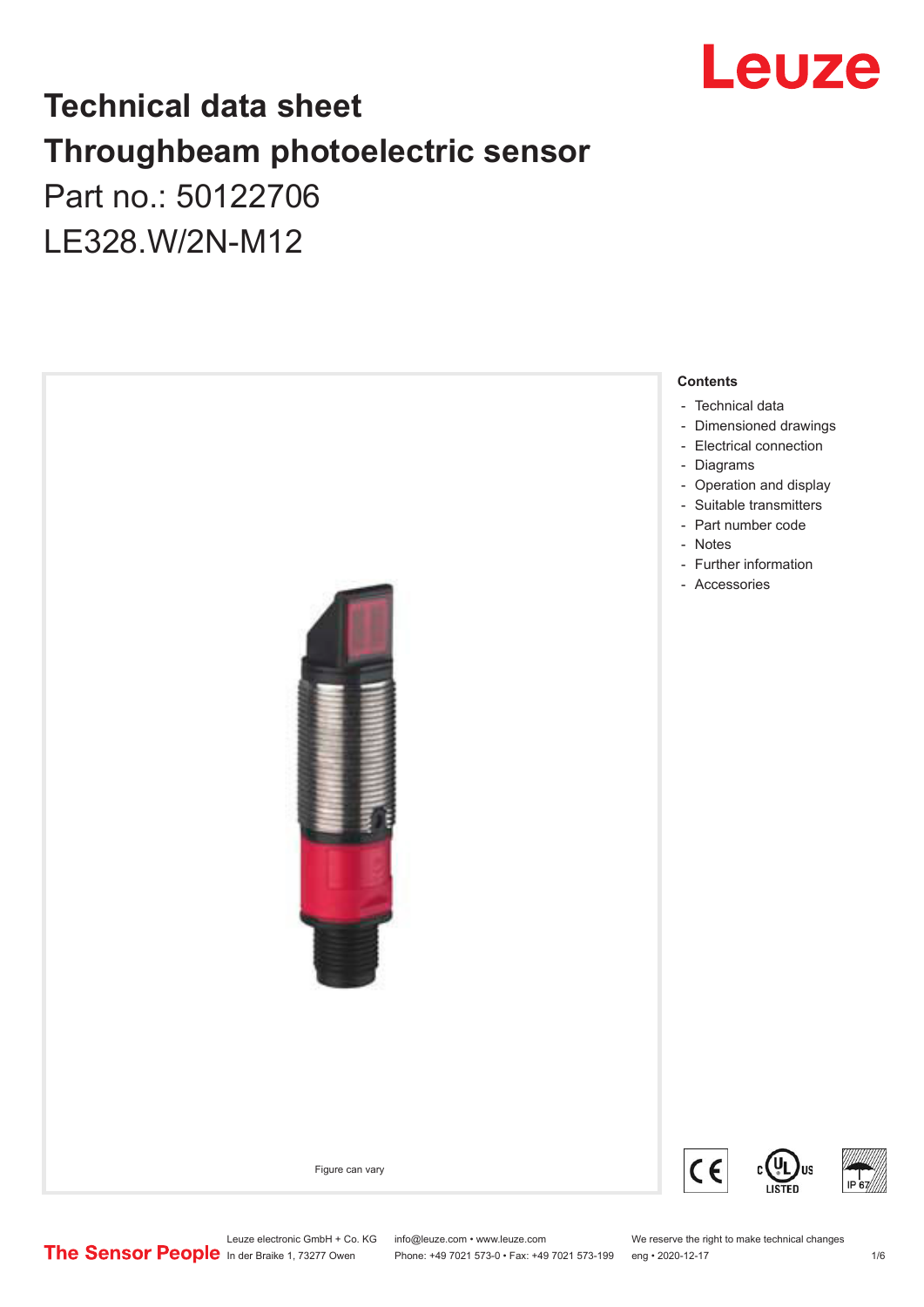### <span id="page-1-0"></span>**Technical data**

**Device type** Receiver

## Leuze

#### **Basic data**

**Series** 328 **Operating principle** Throughbeam principle

**Special version**

**Special version** 90° - angular optics

#### **Optical data**

**Operating range** Guaranteed operating range **Operating range** 0 ... 5.5 m **Operating range limit** Typical operating range **Operating range limit**  $0... 8$  m

#### **Electrical data**

**Protective circuit** Polarity reversal protection

|                               | Short circuit protected             |
|-------------------------------|-------------------------------------|
|                               |                                     |
| Performance data              |                                     |
| Supply voltage U <sub>p</sub> | 10  30 V, DC, Incl. residual ripple |
| <b>Residual ripple</b>        | 0  15 %, From $U_{\rm B}$           |

#### **Outputs**

**Number of digital switching outputs** 2 Piece(s)

**Open-circuit current** 0 ... 15 mA

| <b>Switching outputs</b>   |                                   |
|----------------------------|-----------------------------------|
| <b>Voltage type</b>        | DC.                               |
| Switching current, max.    | 100 mA                            |
| <b>Switching voltage</b>   | high: $\geq$ (U <sub>B</sub> -2V) |
|                            | $1$ nw: $\leq$ 2V                 |
|                            |                                   |
| <b>Switching output 1</b>  |                                   |
| <b>Assignment</b>          | Connection 1, pin 4               |
| <b>Switching element</b>   | <b>Transistor, NPN</b>            |
| <b>Switching principle</b> | Light switching                   |
|                            |                                   |
| <b>Switching output 2</b>  |                                   |
| Assignment                 | Connection 1, pin 2               |

#### **Timing**

| <b>Switching frequency</b> | 500 Hz |
|----------------------------|--------|
| Response time              | 1 ms   |
| <b>Readiness delay</b>     | 300 ms |

**Switching element** Transistor, NPN **Switching principle** Dark switching

#### **Connection**

| <b>Connection 1</b>       |                 |
|---------------------------|-----------------|
| <b>Function</b>           | Signal OUT      |
|                           | Voltage supply  |
| <b>Type of connection</b> | Connector       |
| <b>Thread size</b>        | M <sub>12</sub> |
| <b>Type</b>               | Male            |
| <b>Material</b>           | <b>Plastic</b>  |
| No. of pins               | 4-pin           |
| <b>Encoding</b>           | A-coded         |

#### **Mechanical data**

| <b>Thread size</b>             | M18 x 1 mm             |
|--------------------------------|------------------------|
| Dimension (Ø x L)              | 18 mm x 61 mm          |
| <b>Housing material</b>        | Plastic                |
|                                | <b>Stainless steel</b> |
| <b>Stainless steel housing</b> | V2A                    |
| <b>Plastic housing</b>         | <b>ABS</b>             |
| Lens cover material            | Plastic                |
| Net weight                     | 20 <sub>g</sub>        |
| <b>Housing color</b>           | <b>Black</b>           |
|                                | Silver                 |
|                                |                        |
| <b>Operation and display</b>   |                        |
| Type of display                | LED                    |
| <b>Number of LEDs</b>          | 1 Piece(s)             |
|                                |                        |
| <b>Environmental data</b>      |                        |
| Ambient temperature, operation | $-4060 °C$             |
| Ambient temperature, storage   | $-4070 °C$             |
|                                |                        |
| <b>Certifications</b>          |                        |
| Degree of protection           | IP 67                  |
| <b>Protection class</b>        | III                    |
| <b>Certifications</b>          | c UL US                |
| <b>Standards applied</b>       | IEC 60947-5-2          |
|                                |                        |
| <b>Classification</b>          |                        |
| <b>Customs tariff number</b>   | 85365019               |
| eCl@ss 5.1.4                   | 27270901               |
| eCl@ss 8.0                     | 27270901               |
| eCl@ss 9.0                     | 27270901               |
| eCl@ss 10.0                    | 27270901               |
| eCl@ss 11.0                    | 27270901               |
| <b>ETIM 5.0</b>                | EC002716               |
| <b>ETIM 6.0</b>                | EC002716               |
| <b>ETIM 7.0</b>                | EC002716               |
|                                |                        |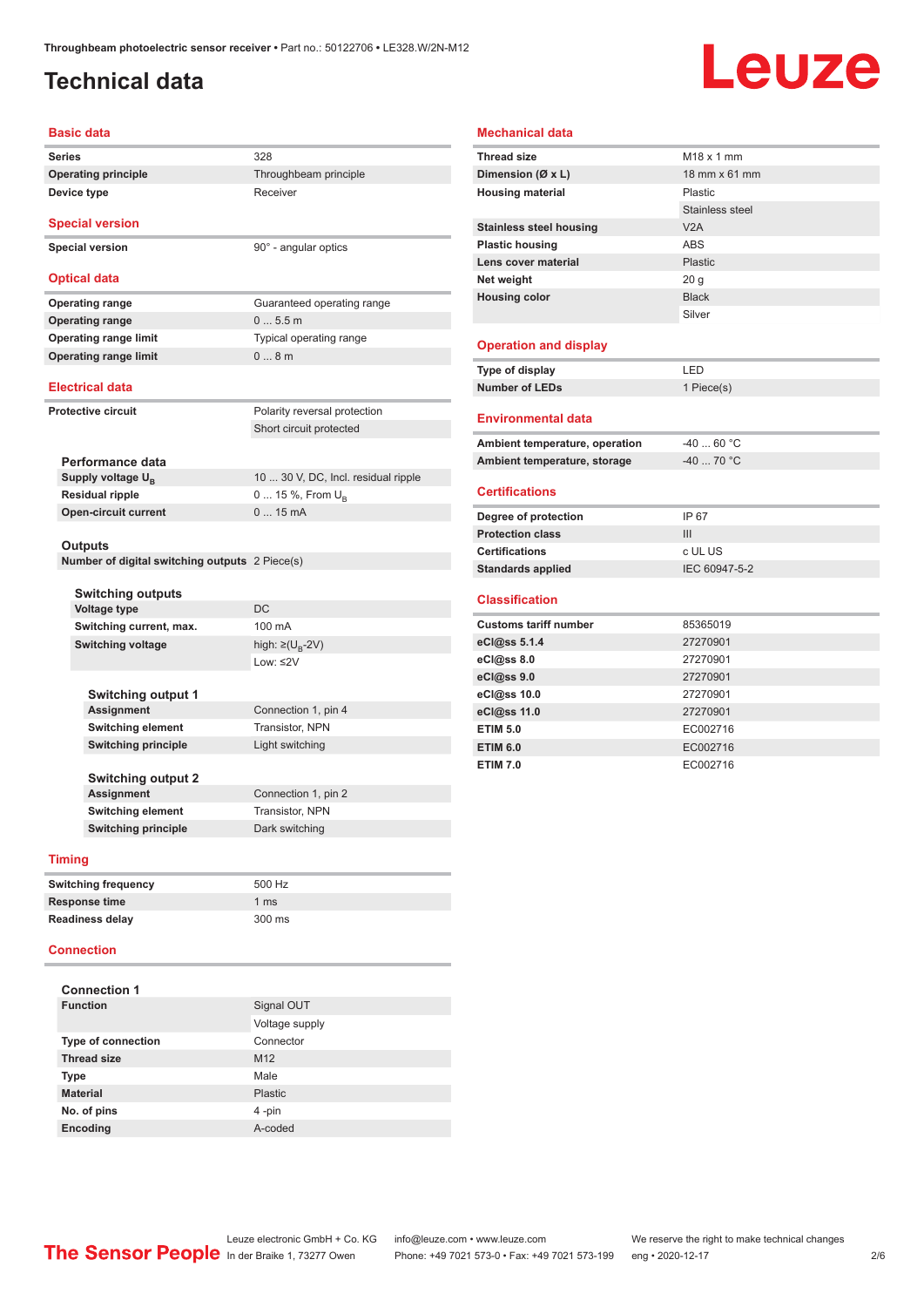## <span id="page-2-0"></span>**Dimensioned drawings**



All dimensions in millimeters



- A Vertical position of the optical axis
- B Optical axis (transmitter)
- C Optical axis (receiver)
- D Indicator diode

### **Electrical connection**

**Connection 1**

| <b>Function</b>    | Signal OUT<br>Voltage supply |
|--------------------|------------------------------|
| Type of connection | Connector                    |
| <b>Thread size</b> | M12                          |
| <b>Type</b>        | Male                         |
| <b>Material</b>    | Plastic                      |
| No. of pins        | 4-pin                        |
| Encoding           | A-coded                      |

| Pin            | <b>Pin assignment</b> |
|----------------|-----------------------|
|                | $V +$                 |
| $\overline{2}$ | OUT <sub>2</sub>      |
| 3              | <b>GND</b>            |
| $\overline{4}$ | OUT <sub>1</sub>      |

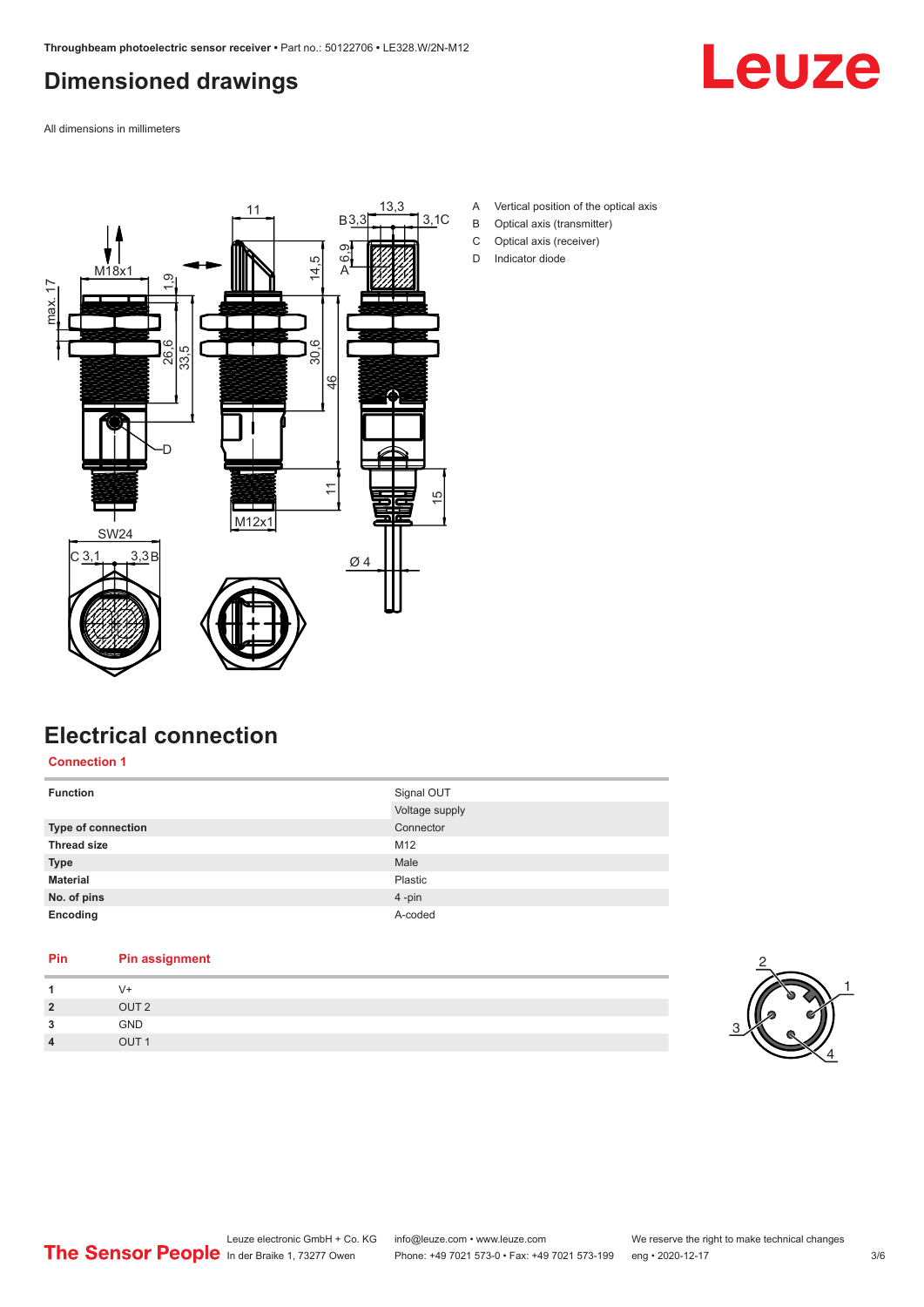### <span id="page-3-0"></span>**Diagrams**

# Leuze

#### Typ. response behavior



## **Operation and display**

| <b>LED</b> | <b>Display</b>           | <b>Meaning</b>        |
|------------|--------------------------|-----------------------|
|            | Green, continuous light  | Operational readiness |
|            | Yellow, continuous light | Light path free       |
|            | Yellow, flashing         | No function reserve   |

#### **Suitable transmitters**

| Part no. | <b>Designation</b> | <b>Article</b>                                     | <b>Description</b>                                                                                                                                                                                                          |
|----------|--------------------|----------------------------------------------------|-----------------------------------------------------------------------------------------------------------------------------------------------------------------------------------------------------------------------------|
| 50122700 | LS328.W/9D-M12     | Throughbeam<br>photoelectric sensor<br>transmitter | Special version: 90° - angular optics, Deactivation input<br>Operating range limit: 0  8 m<br>Light source: LED, Red<br>Supply voltage: DC<br>Deactivation inputs: 2 Piece(s)<br>Connection: Connector, M12, Plastic, 4-pin |

### **Part number code**

Part designation: **XXX328BY-AAAF.BB/CC-DDD**

| <b>XXX328</b> | <b>Operating principle</b><br>PRK: retro-reflective photoelectric sensor with polarization filter<br>ET: energetic diffuse reflection sensor<br>FT: diffuse reflection sensor with fading<br>LE: throughbeam photoelectric sensor receiver<br>LS: throughbeam photoelectric sensor transmitter |
|---------------|------------------------------------------------------------------------------------------------------------------------------------------------------------------------------------------------------------------------------------------------------------------------------------------------|
| Y             | Light type<br>n/a: red light<br>I: infrared light                                                                                                                                                                                                                                              |
| <b>AAAF</b>   | Preset range (optional)<br>n/a: operating range acc. to data sheet<br>xxxF: preset range [mm]                                                                                                                                                                                                  |
| <b>BB</b>     | Equipment<br>n/a: axial optics<br>W: 90° angular optics<br>3: teach-in via button                                                                                                                                                                                                              |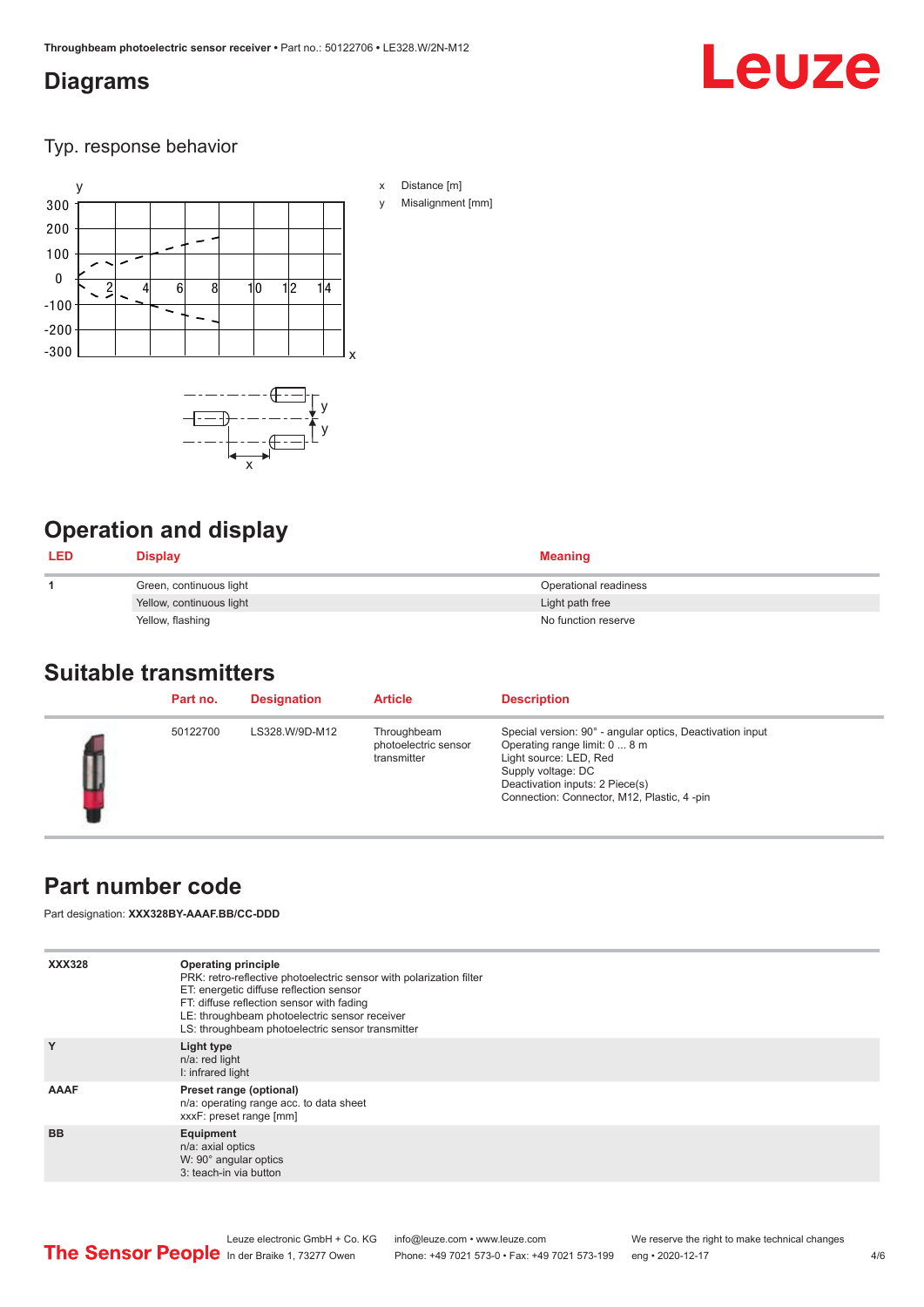#### <span id="page-4-0"></span>**Part number code**



#### **Notes**

| Observe intended use!                                                                 |  |
|---------------------------------------------------------------------------------------|--|
| $\%$ This product is not a safety sensor and is not intended as personnel protection. |  |
| ₹ The product may only be put into operation by competent persons.                    |  |
| ♦ Only use the product in accordance with its intended use.                           |  |
|                                                                                       |  |

#### **For UL applications:**

ª For UL applications, use is only permitted in Class 2 circuits in accordance with the NEC (National Electric Code).

ª These proximity switches shall be used with UL Listed Cable assemblies rated 30V, 0.5A min, in the field installation, or equivalent (categories: CYJV/ CYJV7 or PVVA/PVVA7)

#### **Further information**

• Sum of the output currents for both outputs, 50 mA for ambient temperatures > 40 °C

#### **Accessories**

## Connection technology - Connection cables

|   | Part no. | <b>Designation</b>     | <b>Article</b>   | <b>Description</b>                                                                                                                                         |
|---|----------|------------------------|------------------|------------------------------------------------------------------------------------------------------------------------------------------------------------|
| P | 50130652 | KD U-M12-4A-V1-<br>050 | Connection cable | Connection 1: Connector, M12, Axial, Female, A-coded, 4-pin<br>Connection 2: Open end<br>Shielded: No<br>Cable length: 5,000 mm<br>Sheathing material: PVC |

Leuze